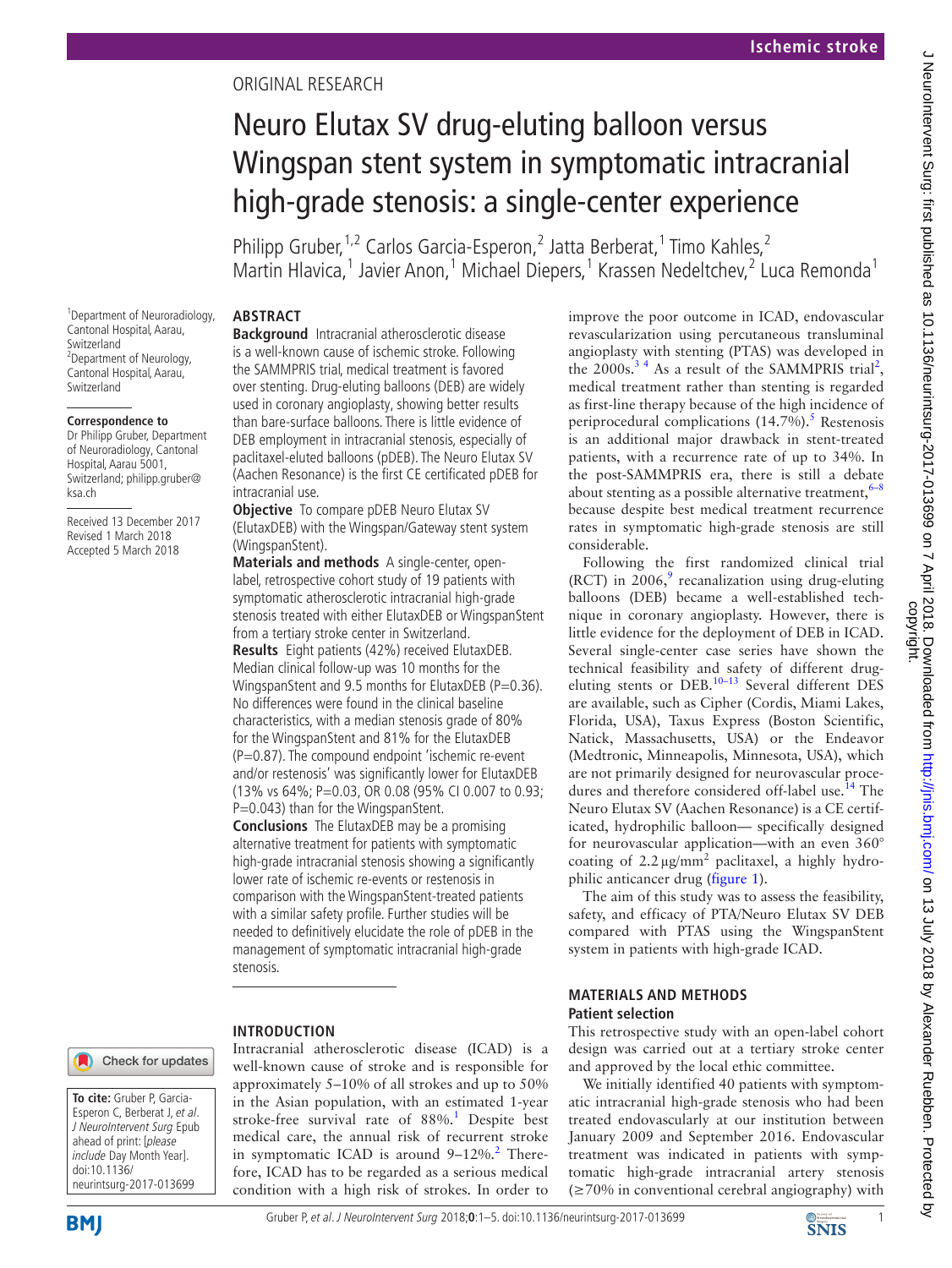





**Figure 1** (A) Neuro Elutax SV balloon catheter—CE certificated specifically designed for neurovascular applications, with a 360° coating of paclitaxel, a common anticancer drug inhibiting intimal hyperplasia. (B,C) Illustrative case of a patient with a symptomatic right-sided V4 segment 70% stenosis of the vertebral artery treated with the Neuro Elutax SV; before (B) and after (C) procedural cerebral angiography. A reduction of stenosis from 70% to 20% was achieved.

recurrent or progressive stroke/transient ischemic attack (TIA) despite medical treatment. Most patients had at least one platelet inhibitor or oral anticoagulant and received high-dose statins. Furthermore, lifestyle modification and/or drug treatment was established for reduction of risk factors for secondary stroke prevention.

All eligible patients had to be over 18 years and were recanalized either with PTA with Neuro Elutax SV paclitaxel DEB or PTAS using the well-described and approved Wingspan stent system consisting of the WingspanStent and Gateway balloon. Patients treated with other stent systems or other device combinations were excluded. This stringent selection process was used to define two homogeneous treatment groups and resulted in 19 patients fulfilling all the above-mentioned criteria (PTA n=8, PTAS  $n=11$ ).

#### **Procedures**

Most of the interventional procedures were performed under general anesthesia (n=16, 84%). All procedures were performed on a Philips Allura Xper FD20/20 biplane angiography system (Philips Medical System, Best, the Netherlands) according to departmental protocol, with intraprocedural modification if required. Briefly, access was achieved through the right common femoral artery, where a 7F long-sheath system was placed. After conventional catheter-based angiography an interventional procedure was performed with the following two device systems: Neuro Elutax SV (Aachen Resonance, Luxembourg)—a CE-certificated DEB specifically designed for neurointerventional procedures—with length 10–30mm and diameters from 1.5 to 4mm; and Wingspan stent system (Boston Scientific, Natick, USA) with Gateway PTA balloon catheter (Stryker Neurovascular, Fremont, California, USA)—a Food and Drug Administration approved angioplasty system specifically designed for the neurovascular arteries—as the standard and reference PTAS system.

For the Wingspan stent system the over-the-wire technique was used. The Neuro Elutax SV DEB is a monorail system.

Submaximal angioplasty technique was performed for DEB deployment with a balloon inflation time of  $30s$ .<sup>15</sup>

The decision about which device to use was at the discretion of the neurointerventionalist in charge. Dual antiaggregation with aspirin and clopidogrel was initiated for at least 6months in all patients treated with PTAS. In patients treated with pDEB Elutax, two patients received therapeutic anticoagulation owing to atrial fibrillation, three aspirin/clopidogrel, and three aspirin alone.

#### **Imaging**

The degree of stenosis before and after intervention was determined according to NASCET criteria in cerebral digital subtraction angiography (DSA).<sup>16</sup> The follow-up stenoses were assessed according to the underlined follow-up imaging technique.

#### **Outcome measures**

The primary outcome was the compound endpoint of recurrent stroke/TIA and/or restenosis. Restenosis was defined as radiological evidence of postinterventional stenosis of >50% measured by ultrasound, MRI, CT angiography or cerebral angiography during a median follow-up period of 4 months (range 1–9) for the Wingspan and 3 months (range 3–3.5) for the Elutax patients. Any focal neurological symptom related to the corresponding vascular territory occurring within the follow-up period was considered as recurrent stroke or a TIA. Secondary outcomes were stroke or any death within 30 days and good clinical outcome (modified Rankin Scale (mRS) score ≤2) at follow-up.

### **Statistical analysis**

Epidemiological, clinical and radiological data were acquired from the medical records.

All data were anonymized and reviewed by the authors. All statistical analyses were performed by using the STATA/IC 14.1 software (StataCorp LLc, Texas, USA). Study parameters were compared between the two patient groups using either a two-tailed t-test for continuous variables or the Wilcoxon rank sum test for categorical variables. Logistic regression analysis was performed. For all results, a P value <0.05 was considered statistically significant.

## **Results**

A total of 19 patients (9 (47%) female) with 20 lesions (one tandem lesion) were eligible for this study. Eight patients (42%) were treated with a pDEB Elutax SV and; 11 patients (58%) with a Wingspan stent system. The median clinical follow-up was 9.5 months (IQR 4.5–27) for the Elutax patients and 10 months (IQR 6–58) for the PTAS patients, respectively (P=0.36). There were no significant differences in the epidemiological and clinical baseline characteristics between the two groups (table 1). Median age was 68.5 years (IQR 52–76) for the Elutax patients and 67 years (IQR 59–73) for the Wingspan patients (P=0.86). Both groups had similar distributions of vascular risk factors, such as hypertension, diabetes, dyslipidemia, smoking and atrial fibrillation (table 1). Median National Institute of Health Stroke Scale (NIHSS) score was 0 (IQR 0–4) for the Elutax patients and 2 (IQR  $0-6$ ) for the PTAS patients (P=0.28). Seventy-five percent of the Elutax patients and 45% of the Wingspan patients had TIAs as initial presenting symptom  $(P=0.21)$ . Nearly all patients (90%) were on antiplatelet or anticoagulant therapy and received an anti-lipid agent before admission.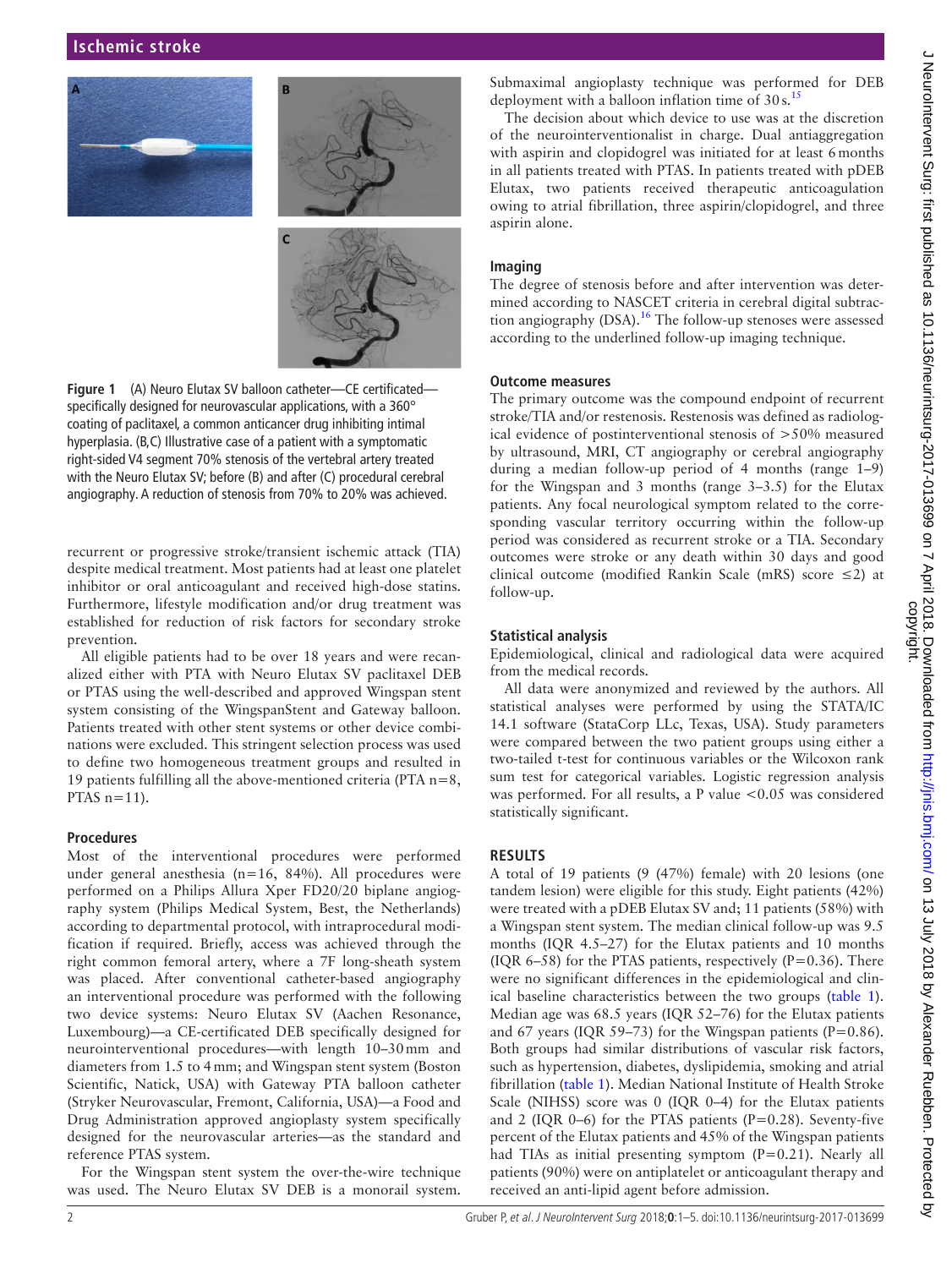## **Table 1** Demographic, clinical baseline and target lesion characteristics

| <b>Characteristics</b>                                      | Elutax<br>(n=8)        | Wingspan<br>$(n=11)$ | P value |
|-------------------------------------------------------------|------------------------|----------------------|---------|
| Gender, female, n (%)                                       | 3(38%)                 | 6(55%)               | 0.47    |
| Age (years), median (IQR)                                   | 68.5 (52-76)           | 67 (59-73)           | 0.86    |
| Clinical follow-up (months), median<br>(IQR)                | $9.5(4.5-27)$          | $10(6 - 58)$         | 0.36    |
| NIHSS score on admission, median (IQR)                      | $0(0-4)$               | $2(0-6)$             | 0.28    |
| Vascular risk factors                                       |                        |                      |         |
| Hypertension, n (%)                                         | 6(75%)                 | 8(73%)               | 0.81    |
| Diabetes, n (%)                                             | 1(13%)                 | 4(36%)               | 0.26    |
| Dyslipidemia, n (%)                                         | 3(38%)                 | 7(64%)               | 0.28    |
| Coronary artery disease, n (%)                              | $4(50\%)$              | 3(27%)               | 0.53    |
| Smoking, n (%)                                              | 1 (13%)                | 2(18%)               | 0.74    |
| Peripheral artery occlusive disease,<br>$n$ (%)             | $0(0\%)$               | $1(9\%)$             | 0.39    |
| Atrial fibrillation, n (%)                                  | 1 (13%)                | $1(9\%)$             | 0.82    |
| History of stroke, n (%)                                    | 3(38%)                 | 4(36%)               | 0.96    |
| <b>Medication on admission</b>                              |                        |                      |         |
| Aspirin, n (%)                                              | 3(38%)                 | 7(64%)               | 0.27    |
| P2Y12 inhibitor, n (%)                                      | 1 (13%)                | 1(9%)                | 0.82    |
| Dipyridamole, n (%)                                         | $\mathbf{0}$           | 1(9%)                | 0.39    |
| Dual antiplatelet therapy, n (%)                            | 1(13%)                 | 1(9%)                | 0.81    |
| Vitamin K antagonist, n (%)                                 | 1(13%)                 | $0(0\%)$             | 0.24    |
| NOAC, n (%)                                                 | 1 (13%)                | $0(0\%)$             | 0.24    |
| Anti-lipid agent, n (%)                                     | 6(75%)                 | 6(55%)               | 0.51    |
| Severity of stenosis                                        |                        |                      |         |
| Degree of stenosis (%) before<br>intervention, median (IQR) | 81%<br>$(72.5 - 92.5)$ | 80%<br>$(72 - 100)$  | 0.87    |
| Degree of stenosis (%)<br>after intervention, median (IQR)  | 37.5%<br>$(20 - 60)$   | 10%<br>$(10 - 50)$   | 0.23    |
| Localization of target lesions                              |                        |                      |         |
| Internal carotid artery, n (%)                              | $0(0\%)$               | 1(9%)                | 0.39    |
| Middle cerebral artery, n (%)                               | 3(38%)                 | 5(45%)               | 0.74    |
| Vertebral artery, n (%)                                     | 3(38%)                 | 3(27%)               | 0.64    |
| Basilar artery, n (%)                                       | 2(25%)                 | 2(18%)               | 0.73    |

IQR, Interquartile range; mRS, modified Rankin Scale; NIHSS, National Institute of Health Stroke Scale; NOAC, novel oral anticoagulant.

The overall severity of stenosis in this study was 80% (median; IQR 75–95). The degree of stenosis was reduced from 81% (median; IQR 72.5–92.5) to 37.5 (median, IQR 20–60) in Elutax patients and from 80% (median, IQR 72–100) to 10% (median, IQR 10–50) in Wingspan patients  $(P=0.23)$  (table 1). Localization of the target lesions was quite similar in both groups (table 1).

For the primary outcome (table 2), the compound endpoint of recurrent stroke/TIA and/or restenosis within the follow-up period of 9.5 months for the Elutax and 10 months for the Wingspan patients, respectively, was significantly lower for the Elutax patients (n=1, Wingspan n=7, P=0.03; logistic regression OR=0.08, CI 95%: 0.007 to 0.93, P=0.043). No other correlation with demographic or baseline characteristics was found (data not shown).

No clinical re-events—defined as TIA or stroke in the vascular territory of the formerly treated stenosis within the follow-up

| <b>Outcome measures</b>                              | Elutax<br>$(n=8)$ | Wingspan<br>$(n=11)$ | P value |
|------------------------------------------------------|-------------------|----------------------|---------|
| Good clinical outcome (mRS score ≤2) at<br>follow-up | 5(63%)            | 9(82%)               | 0.36    |
| mRS score on follow-up, median (IQR)                 | $1(0-3)$          | $1(0-2)$             | 0.95    |
| Stroke or death within 30 days, n (%)                | 1(13%)            | $0(0\%)$             | 0.24    |
| Technical success*, n (%)                            | 5(63%)            | 7(64%)               | 0.96    |
| Transient ischemic attack, n (%)                     | 6(75%)            | 5(45%)               | 0.21    |
| Compound recurrence rate, n (%)                      | 1(13%)            | 7(64%)               | 0.03    |
| Clinical re-event, n (%)                             | $0(0\%)$          | 5(45%)               | 0.03    |
| Restenosis, n (%)                                    | 1(13%)            | 6(55%)               | 0.068   |
| Specific complications, n (%)                        | $0(0\%)$          | 2(18%)               | 0.21    |
| Generic complications, n (%)                         | $0(0\%)$          | 1(9%)                | 0.39    |
| Technical failure, n (%)                             | 1(13%)            | $0(0\%)$             | 0.24    |
| Number of devices used, median (IQR)                 | $1(1-2)$          | $3(2-4)$             | 0.003   |

\*Technical success; defined as <50% residual stenosis at the end of the intervention.

mRS, modified Rankin Scale.

period—were reported for Elutax patients, whereas 5 (3645%) of Wingspan patients had new clinical symptoms in the corresponding vascular territory (TIA n=4, minor stroke n=1). Of those patients, four out of five underwent conventional DSA; three of them needed immediate interventional procedure with angioplasty or intra-arterial thrombolysis. Median time to recurrent stroke/TIA was 3 months (IQR 1.5–4) after the intervention.

Restenosis rate—defined as any radiological evidence of stenosis degree >50%—tended to be higher in Wingspan treated patients (n=6) than in the Elutax patients (n=1,  $P=0.068$ ).

One death occurred owing to fatal vertebrobasilar stroke not related to the intervention (table 2).

Technical success—defined as <50% residual stenosis at the end of the interventional procedure—was achieved in 63% of the Elutax patients and 64% of the Wingspan patients ( $P=0.96$ ). Furthermore, significantly fewer different devices were needed for successful recanalization in the Elutax group which required one device (median, IQR 1–2) for each case compared with three devices (median, IQR 2–4) for each case in the Wingspan group  $(P=0.003)$  (table 2).

There were no intraprocedural complications in 15/19 patients. Overall technical failure was 5% due to unsuccessful deployment of a pDEB because of difficult local anatomical conditions in an Elutax patient (Elutax: 13%; Wingspan: 0%, P=0.24). Generic complications were reported for only one Wingspan patients (9%) due to a groin hematoma at puncture site, which had to be surgically evacuated. Specific complications were seen in two Wingspan-treated patients: one had an intraprocedural in-stent thrombosis and the other had a consecutive hyperperfusion syndrome with transient neurological deterioration. No other procedure-related neurological complications, such as vessel perforation, dissections, subarachnoid hemorrhage, intracranial hemorrhage, or ischemic events, were found (table 2).

Finally, there were no differences between the two groups in good clinical outcome (modified Rankin Scale (mRS) score ≤2, (table 2), with a median mRS of 1 (IQR  $0-3$ ) for the Elutax patients, and a median mRS of 1 (IQR 0–2) for the Wingspan patients, respectively  $(P=0.95)$ .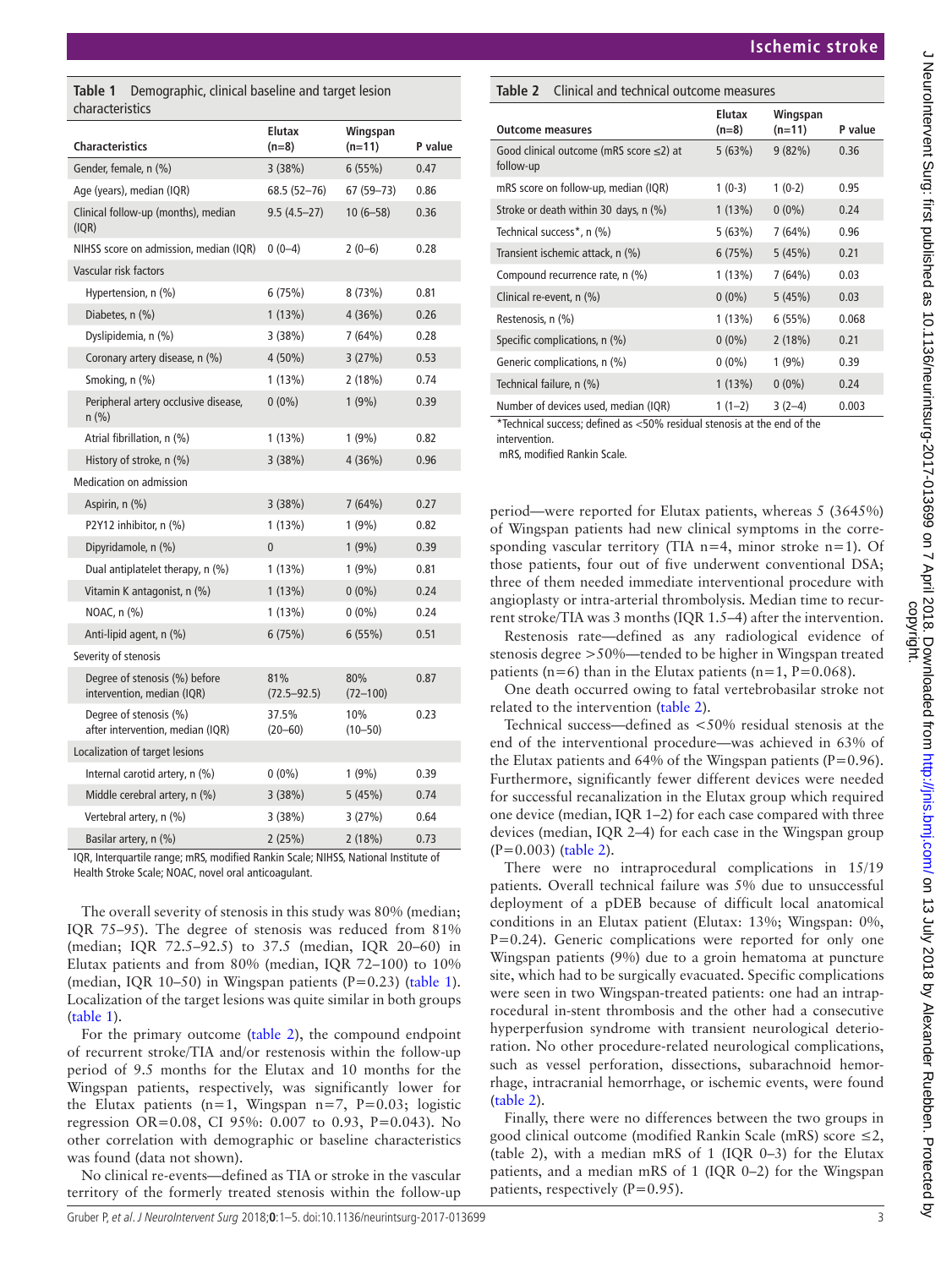#### **Discussion**

To our knowledge, this is the first cohort study reporting a pDEB specifically dedicated to neurovascular application (Elutax SV) and the Wingspan stent system in patients with intracranial symptomatic high-grade atherosclerotic arterial stenosis. During a median follow-up period of 9.5 months (Elutax) and 10 months (Wingspan), recurrent stroke/TIA was significantly lower in Elutax-treated patients than in the Wingspan group. Likewise, restenosis tended to be lower in Elutax patients. There was no significant difference in complication rate and outcome at follow-up.

ICAD is a common cause of ischemic stroke and patients with high-grade intracranial stenosis (70–99%), in particular, are at high risk of developing an ischemic event in the vascular territory of the stenosis.<sup>17</sup> These lesions may be amenable to intracranial angioplasty, but several concerns have been raised about this technique.

Evidence derived from cardiology has proved the efficacy and safety of DEB in coronary angioplasty. Since the first RCT of pDEB in coronary angioplasty for in-stent thrombosis, which found a significantly lower restenosis rate in the pDEB group (5% vs 43%, P=0.002),<sup>9</sup> the benefit of pDEB has become evident and the superiority of pDEB over conventional balloon catheters has also been proved in long-term follow-up studies.<sup>18 19</sup>

Conversely, the role of DEB, and especially pDEB, in the neurovascular setting is still unclear. Since the publication of the SAMMPRIS trial in  $2011$ ,<sup>2</sup> best medical care is regarded as the preferred treatment for ICAD because of the high periprocedural complication rate of 14.7%. This rate was considerably higher than in previously published data— for example, data from the European INTRASTENT multicentric registry, which had an intrahospital event rate of  $7\%$ .<sup>20</sup> Furthermore, a high incidence of recurrent stenosis of up to 31% appears to be a major problem with intracranial stenting, despite growing experience in procedural feasibility, safety, and durability of revascularization.21 22 These restenoses may result in up to 39% of patients having a TIA or stroke. $^{23}$  Therefore, enthusiasm for using intracranial stenting has declined over the past years.

A review of intracranial angioplasty showed a relatively low incidence of 30-day major complications of  $\leq 6\%$ , but the rate of symptomatic and angiographic restenosis after 6 months was still  $5-30\%$ .<sup>24</sup> By using drug-eluted devices for the ICAD treatment, the rate of restenosis and clinical re-events may be reduced, as was shown in early studies.<sup>11–13</sup> However, their efficacy has not yet been totally confirmed in ICAD. So far, a study of a large cohort of 95 patients with ICAD treated with a sirolimus-coated coronary DES system (Coroflex Plaese Stent) has reported promising results, with a low restenosis rate of 3.9% and a low periprocedural complication rate of 0.9%.<sup>10</sup> In our study, a paclitaxel-coated balloon specifically designed for neurovascular application was used. Restenosis is mainly caused by intimal hyperplasia. Paclitaxel is a highly lipophilic anticancer drug and has an antiproliferative effect. By inhibiting the proliferation of smooth muscle cells, paclitaxel reduces intimal hyperplasia. $^{25}$ Thus, paclitaxel has been proved to be a potent agent to prevent restenosis. $2<sup>6</sup>$ 

Preliminary good results with pDEB have been shown in different small case series for the treatment of restenosis in internal carotid artery stenosis.<sup>27</sup> <sup>28</sup> But, experience of pDEB treatment in ICAD is limited to only one case series of 51 patients with ICAD, demonstrating a significantly lower restenosis rate than with a conventional stent system (9% vs 50%) during a mean follow-up of 6.5 and 7.5 months, respectively.<sup>29</sup> Our results support these findings that pDEB-treated patients have less restenosis and fewer cerebrovascular re-events than patients treated with conventional bare-metal stent and uncoated balloon catheters. The relatively high rate of restenosis of 36% in our Wingspan group is not surprising and is in-line with previous reports of up to  $34\%$ .<sup>24</sup>

Interestingly, despite the submaximal angioplasty technique with greater residual stenosis, the restenosis rate remained low. This is of special interest, because there are concerns about the effective interaction of the drug-coated surface of the DEB and the targeted vessel walls when the submaximal angioplasty technique is applied. $24$ 

Furthermore, the technical success rate was lower for both groups (Elutax vs Wingspan) with 63% and 64%, respectively, compared with previous studies with success rates of 70-100%.<sup>22</sup> Our results might be related to the submaximal angioplasty technique and low patient number. Despite the small number of patients, the technical failure rate was comparably low, with only one unsuccessful pDEB deployment in an anatomically difficult lesion. The deployment failure might be due to the greater rigidity and stiffness of the balloon because of the coated surface. Subsequent technical advances in catheter design may overcome this problem in the future, and may lead to softer and more flexible balloons.

No other severe incidents, such as vessel perforation, dissections, subarachnoid hemorrhage, or intracranial hemorrhage, occurred either in the short or long term. Therefore, the overall safety for the pDEB patients was good and lower as reported for PTAS patients in a recent meta-analysis.<sup>30</sup> Thus, a large sample size is needed, to definitively confirm the success rate and safety profile of the Neuro Elutax SV.

Finally, clinical outcome was favorable, with a median mRS score of 1 in both groups. However, there are differences in the initial NIHSS and clinical presentation in the two groups with insignificant, but a higher proportion of TIAs in the pDEB patients than in the PTAS patients, which might have biased the outcome for each group.

Major limitations are the retrospective design, lack of randomization and the small number of eligible patients because following the SAMMPRIS trial, patients with ICAD are primarily treated with platelet inhibitors without mechanical recanalization. Furthermore, the follow-up was relatively short. Because of the retrospective design, routine follow-up DSA to describe the treated stenosis at 90 days is not a common procedure at our institution, thus follow-up imaging is always based on ultrasound or other non-invasive imaging techniques. In addition, these data are obtained from only one experienced high-volume single center and thus may not be generally applicable.

Finally, our observations suggest that drug-eluting balloon angioplasty might be a valid option for patients with ICAD with intractable disease despite best medical care, because the technical advances of newer DEB generations has led to a lower complication rate with an overall good clinical and radiological outcome. Thus, large-scale, prospective studies are needed.

#### **Conclusion**

The pDEB Neuro Elutax SV may be a promising alternative treatment for highly selected patients with ICAD, showing a lower recurrence rate than with the PTAS Gateway/Wingspan with a similar safety profile and technical success rate. Despite a significant difference in the recurrence rate, conclusions have to be reached with caution owing to the limitations of this study. Further studies will be needed to clearly elucidate the role of pDEB in the management of symptomatic intracranial highgrade stenosis.